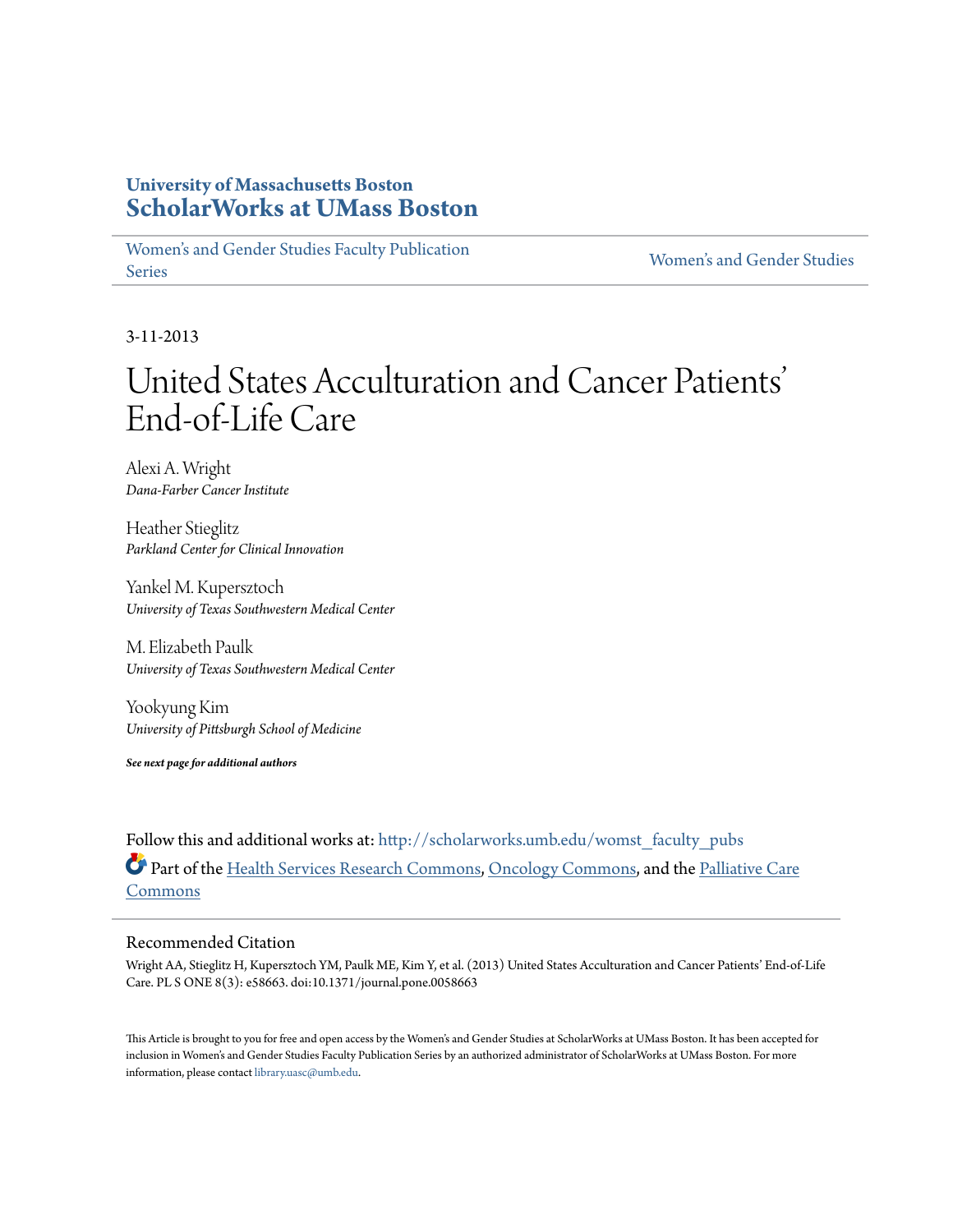# **Authors**

Alexi A. Wright, Heather Stieglitz, Yankel M. Kupersztoch, M. Elizabeth Paulk, Yookyung Kim, Ingrid T. Katz, Francisco Munoz, Rachel B. Jimenez, Jan Mutchler, Lorna Rivera, Anthony L. Back, and Holly G. Prigerson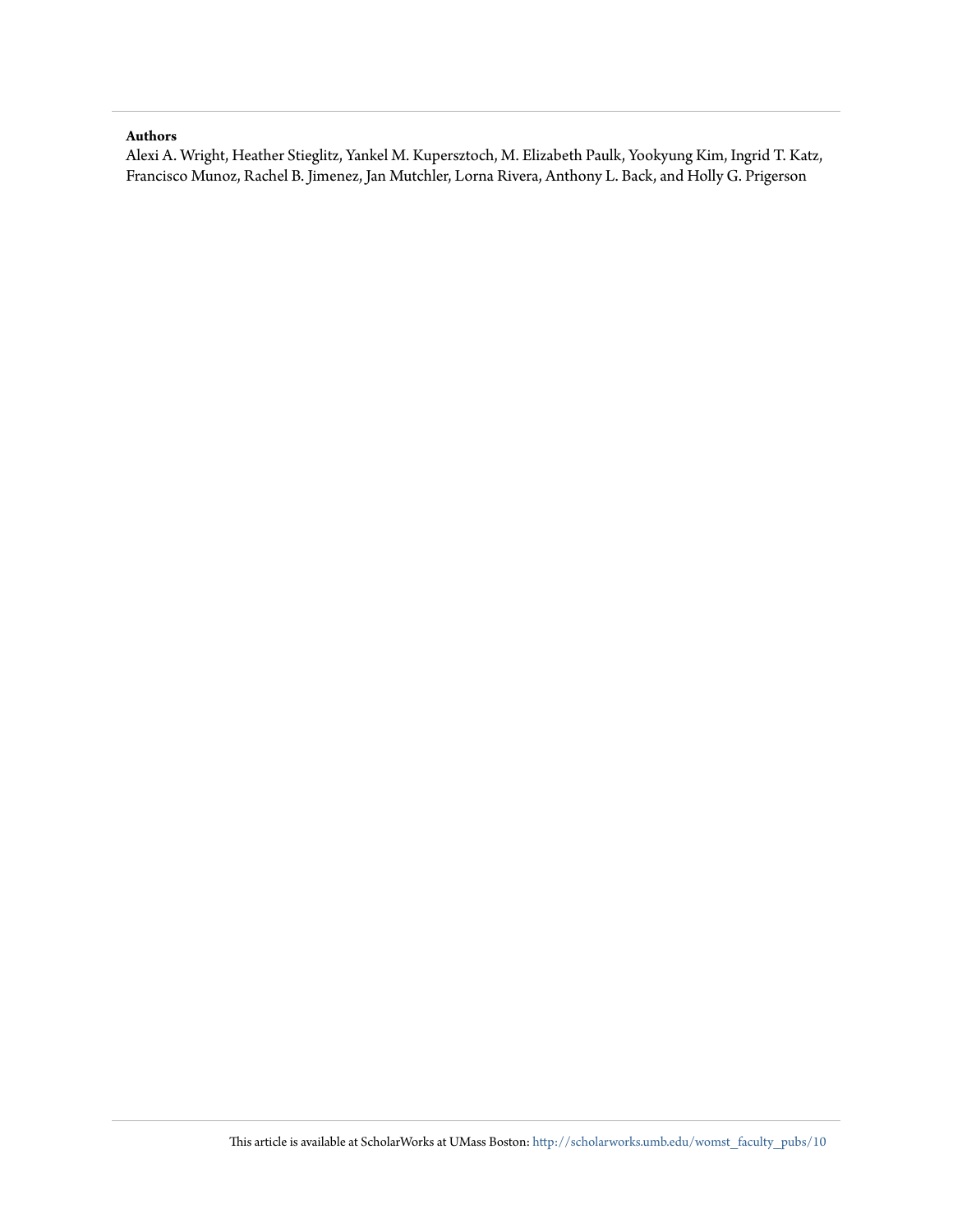# United States Acculturation and Cancer Patients' End-of-Life Care

Alexi A. Wright<sup>1,2,3,4</sup>, Heather Stieglitz<sup>5</sup>, Yankel M. Kupersztoch<sup>6</sup>, M. Elizabeth Paulk<sup>6</sup>, Yookyung Kim<sup>7</sup>, Ingrid T. Katz<sup>3,8</sup>, Francisco Munoz<sup>9</sup>, Rachel B. Jimenez<sup>2,3,10</sup>, Jan Mutchler<sup>11</sup>, Lorna Rivera<sup>11</sup>, Anthony L. Back<sup>12</sup>, Holly G. Prigerson<sup>1,2,3,4,13</sup>\*

1 Department of Medical Oncology, Dana-Farber Cancer Institute, Boston, Massachusetts, United States of America, 2 Center for Psychosocial Epidemiology and Outcomes Research, Dana-Farber Cancer Institute, Boston, Massachusetts, United States of America, 3Harvard Medical School, Boston, Massachusetts, United States of America, 4 Center for Outcomes and Policy Research, Dana-Farber Cancer Institute, Boston, Massachusetts, United States of America, 5 Parkland Center for Clinical Innovation, Dallas, Texas, United States of America, 6 University of Texas Southwestern Medical Center, Dallas, Texas, United States of America, 7 University of Pittsburgh School of Medicine, Pittsburgh, Pennsylvania, United States of America, 8 Department of Medicine, Brigham and Women's Hospital, Boston, Massachusetts, United States of America, 9 Pomona Valley Hospital Medical Center, Pomona, California, United States of America, 10 Department of Radiation Oncology, Dana-Farber Cancer Institute, Boston, Massachusetts, United States of America, 11 University of Massachusetts Boston, Boston, Massachusetts, United States of America, 12 University of Washington, Fred Hutchinson Cancer Research Center, Seattle, Washington, United States of America, 13 Department of Psychiatry, Brigham and Women's Hospital, Boston, Massachusetts, United States of America

# Abstract

Background: Culture shapes how people understand illness and death, but few studies examine whether acculturation influences patients' end-of-life treatment preferences and medical care.

Methods and Findings: In this multi-site, prospective, longitudinal cohort study of terminally-ill cancer patients and their caregivers (n = 171 dyads), trained interviewers administered the United States Acculturation Scale (USAS). The USAS is a 19item scale developed to assess the degree of ''Americanization'' in first generation or non-US born caregivers of terminally-ill cancer patients. We evaluated the internal consistency, concurrent, criterion, and content validity of the USAS. We also examined whether caregivers' USAS scores predicted patients' communication, treatment preferences, and end-of-life medical care in multivariable models that corrected for significant confounding influences (e.g. education, country of origin, English proficiency). The USAS measure was internally consistent (Cronbach  $\alpha$  = 0.98); and significantly associated with US birthplace (r = 0.66, P<0.0001). USAS scores were predictive of patients' preferences for prognostic information (AOR = 1.31, 95% CI:1.00–1.72), but not comfort asking physicians' questions about care (AOR 1.23, 95% CI:0.87–1.73). They predicted patients' preferences for feeding tubes (AOR = 0.68, 95% CI:0.49-0.99) and wish to avoid dying in an intensive care unit (AOR = 1.36, 95% CI:1.05–1.76). Scores indicating greater acculturation were also associated with increased odds of patient participation in clinical trials (AOR = 2.20, 95% CI:1.28–3.78), compared with lower USAS scores, and greater odds of patients receiving chemotherapy (AOR = 1.59, 95% CI:1.20–2.12).

Conclusion: The USAS is a reliable and valid measure of "Americanization" associated with advanced cancer patients' endof-life preferences and care. USAS scores indicating greater caregiver acculturation were associated with increased odds of patient participation in cancer treatment (chemotherapy, clinical trials) compared with lower scores. Future studies should examine the effects of acculturation on end-of-life care to identify patient and provider factors that explain these effects and targets for future interventions to improve care (e.g., by designing more culturally-competent health education materials).

**Citation:** Wright AA, Stieglitz H, Kupersztoch YM, Paulk ME, Kim Y, et al. (2013) United States Acculturation and Cancer Patients' End-of-Life Care. PLOS ONE 8(3): e58663. doi:10.1371/journal.pone.0058663

Editor: Eric Deutsch, Institut Gustave Roussy, France

Received October 26, 2012; Accepted February 5, 2013; Published March 11, 2013

**Copyright:** © 2013 Wright et al. This is an open-access article distributed under the terms of the Creative Commons Attribution License, which permits unrestricted use, distribution, and reproduction in any medium, provided the original author and source are credited.

Funding: This research was supported in part by the following grants to Dr. Prigerson: MH63892 from the National Institute of Mental Health and CA 106370 and CA 156732 from the National Cancer Institute; by Career Development Awards sponsored by the Conquer Cancer Foundation of the American Society of Clinical Oncology, the National Palliative Care Research Center, and the American Cancer Society to Dr. Wright; and by the Center for Psychosocial Epidemiology and Outcomes Research, Dana-Farber Cancer Institute. The funders had no role in study design, data collection and analysis, decision to publish, or preparation of the manuscript.

Competing Interests: The authors have declared that no competing interests exist, except that Dr. Alexi Wright's mother, Dr. Linda Wright, is on the Editorial Board of both PLOS Medicine and PLOS One. This manuscript has not been discussed with Dr. Linda Wright, however, and she has no knowledge that it is being submitted to PLOS ONE. This does not alter the authors' adherence to all the PLOS ONE policies on sharing data and materials.

\* E-mail: Holly\_Prigerson@dfci.harvard.edu

# Introduction

The provision of culturally sensitive medical care is likely to become an increasingly important issue as the Health Care Reform Act extends access to over 30 million previously uninsured Americans, many of whom will be immigrants. In 2010, 36% of the United States (US) population identified as racial or ethnic minorities, [1] and nearly 13% were foreign-born. [2] As the US becomes increasingly diverse, there is a growing need to understand how patients' cultural beliefs and perspectives may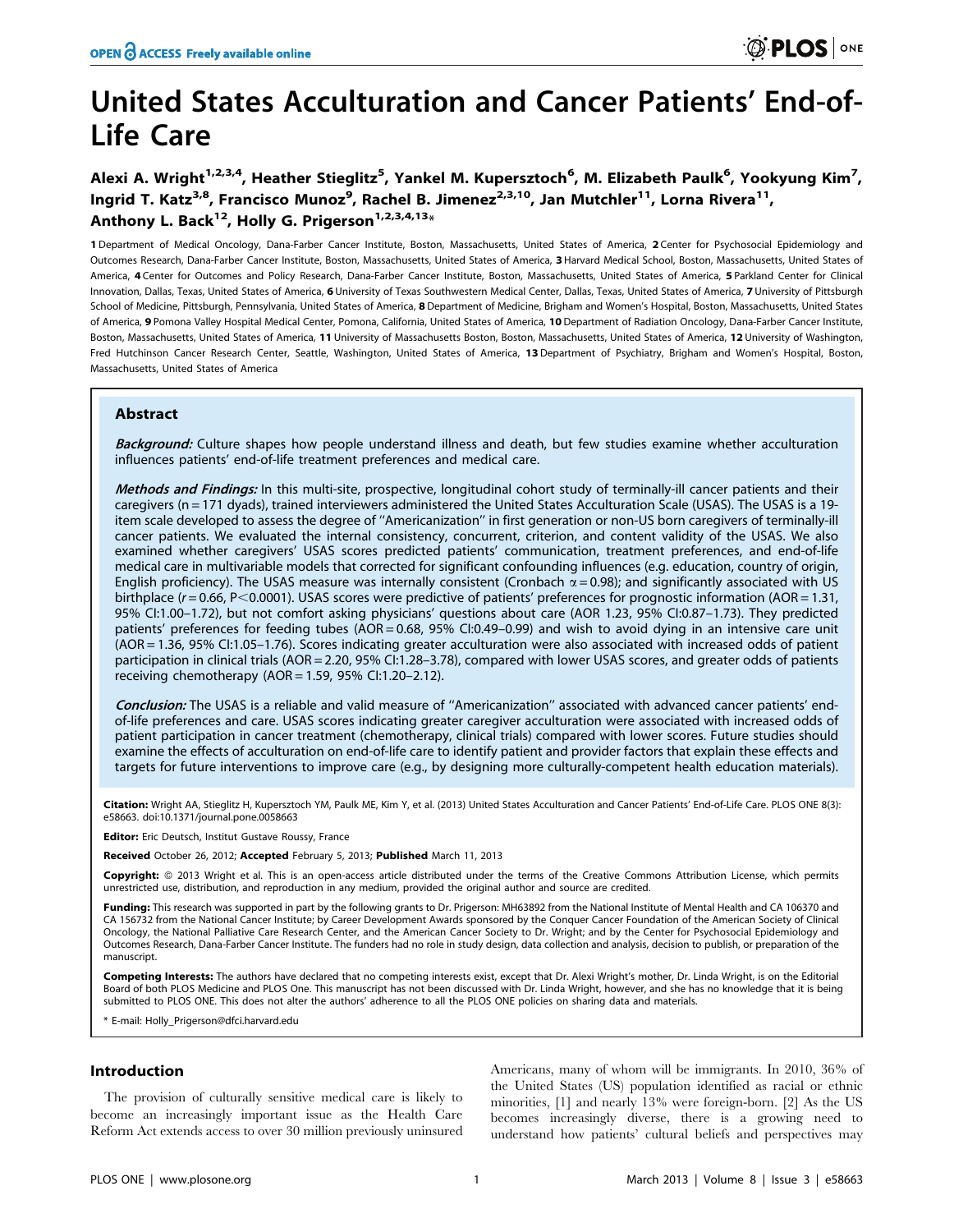inform their medical decision-making. Given that minorities tend to be diagnosed with cancer at more advanced stages compared with white patients, [3–7] there is a particular need to understand how acculturation affects medical decision-making in late-stage disease. This information is crucial for the provision of culturallycompetent health education, informed medical decision-making, and the delivery of effective and equitable medical care.

In the US, racial and ethnic minorities receive fewer definitive cancer treatments and have lower five-year survival rates,[7–13] but receive more aggressive end-of-life care.[14–17] Healthcare disparities may be heightened in immigrants due to language barriers,[18–24] reduced access to care,[25–27] and/or different cultural values. [28,29] Research has documented variations in treatment preferences and advance care planning among racial and ethnic minority groups.[30–32] To date, few studies have examined whether US acculturation influences cancer patients' communication with physicians, treatment preferences, or medical care among first-generation and non-US born patients. To the extent that acculturation influences medical decision-making and care, it might help inform interventions to reduce ethnic disparities (e.g., by providing health information that is tailored to patients' degree of US acculturation to ensure that patients are making wellinformed decisions that are consistent with their cultural values and beliefs).

Acculturation describes a process by which the behaviors, values, beliefs, and identity of individuals from one culture are modified as a result of contact with another culture. [33,34] Previous studies have found that higher US acculturation levels are associated with increased cancer screening, [4] receipt of recommended cancer therapies, [35] and advance care planning. [36] One major limitation of existing studies, however, is that most rely upon proxy measures of US acculturation (e.g., language, foreign birthplace) that cannot capture the range of behaviors, preferences, identity, values, and social interactions associated with acculturation. Although several unidimensional and bidimensional acculturation scales have been developed,[37–40] each has limitations, including an over-reliance upon language, validation within a single ethnic group, or the inclusion of sociodemographic characteristics as proxy measures. [34].

This report describes the development and validation of a new acculturation scale, the ''United States Acculturation Scale: A Measure to Assess Americanization'' (USAS). The primary aim of this study was to determine the reliability and validity of this scale, which was administered to caregivers of terminally-ill cancer patients, rather than patients, to minimize burden on dying patients. The secondary aim was to examine associations between caregivers' US acculturation levels and advanced cancer patients' communication with physicians, treatment preferences, advance care planning, and cancer treatment received (i.e. chemotherapy, clinical trials, or symptom management).

We hypothesized that patients with more ''Americanized'' caregivers would have stronger preferences for prognostic information because they would feel better able to understand and use this information and because prognostic disclosure is more common in the US than other countries.[41–44] We also hypothesized that patients with more acculturated caregivers would be less likely to want intensive life-prolonging care at the end-of-life, [43] compared with patients whose caregivers were less acculturated. We expected more ''Americanized'' caregivers might have past experiences with intensive medical care that might enable them to evaluate better the risks and benefits of this intensive care at the end-of-life. [45] Less Americanized caregivers were expected to have values consistent with more religious and less educated ethnic minority patients whom we have shown to prefer more intensive end-of-life care. [46,47].

# Methods and Findings

# Ethics

The institutional review boards of the Dana-Farber/Partners Cancer Center, Yale University, Parkland Hospital, West Haven Veterans' Affairs Connecticut Comprehensive Cancer Center Clinic, Parkland Hospital, Simmons Comprehensive Cancer Center, and New Hampshire Oncology-Hematology approved all study procedures.

#### Study Sample

Our data were collected as part of the Coping with Cancer study, a National Cancer Institute and National Institute of Mental Health-funded prospective, multi-institution cohort study of terminally ill cancer patients and their unpaid, informal caregivers (e.g., spouse, adult child). Participants were recruited from September 2002 to February 2008 from three academic institutions, a Veterans' Administration hospital, ''safety-net'' center that serves many non-native citizens, and a private practice: Yale Cancer Center (New Haven, Connecticut), Simmons Comprehensive Cancer Center (Dallas, Texas), Dana-Farber/ Partners Cancer Center (Boston, Massachusetts), the West Haven Veterans' Affairs Connecticut Comprehensive Cancer Center Clinic (West Haven, Connecticut), Parkland Hospital (Dallas, Texas), and New Hampshire Oncology-Hematology (Hooksett and Londonderry, New Hampshire).

Eligibility criteria included: diagnosis of advanced cancer (distant metastases and disease refractory to first-line chemotherapy); age  $\geq$ 20 years; presence of an informal caregiver; and clinic staff/interviewer assessment that the patient had adequate stamina to complete the interview. Patient-caregiver dyads in which either the patient or caregiver refused to participate, met criteria for dementia or delirium (by neurocognitive status examination), or did not speak either English or Spanish were excluded. All study participants provided written informed consent and were given a choice to be interviewed in English or Spanish. Interviews were conducted in English or Spanish by bilingual interviewers who were trained by the bilingual and bi-cultural scale developers. Each interviewer was required to meet study standards (e.g.,  $>80\%$  agreement between the scale developers and the trainee on the rating of how acculturated/''Americanized'' the caregiver was) before being permitted to collect data for the study. Patients were followed from enrollment to death, and the caregivers were followed to a final study assessment of approximately 6 months after the death.

Of the 917 eligible participants, 638 patient-caregiver dyads (69.6%) consented and enrolled in the larger study. Of the 279 patients who refused participation, 120 were not interested, 69 cited other reasons, and 37 had caregivers who refused. There were no differences in the sociodemographic characteristics between participants and non-participants, except participants were more likely to be Hispanic  $(11.8\% \text{ vs. } 5.7\%, \text{ p} = 0.006)$ . For the present analysis we restricted our sample to the 171 patientcaregiver dyads in which both identified as either non-US-born or first generation American, and the caregiver completed the acculturation scale. This group did not differ significantly  $(p<0.05)$  from the larger sample by gender, cancer type, performance status, or caregiver relationship (e.g. spouse, adult child). However, as expected, non-US-born and first generation Americans were more likely to have characteristics associated with recent immigration (e.g., be younger, non-native English speakers,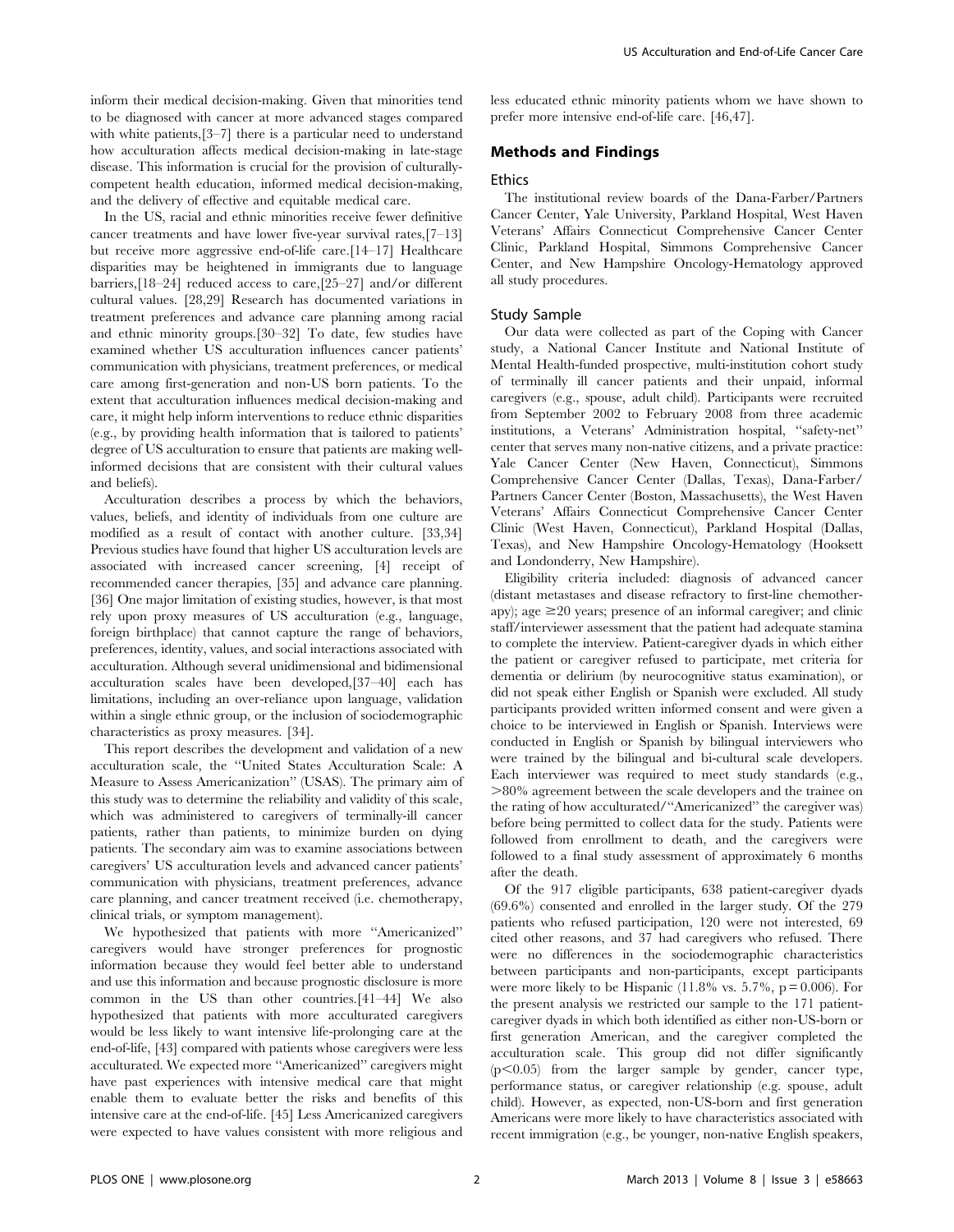born outside of the US, less educated, uninsured, and identify as Hispanic). The USAS was administered to caregivers of terminally-ill cancer patients as a proxy for patients' degree of acculturation in order to minimize participant burden in this sample of dying patients.

#### Measures

The United States Acculturation Scale. The USAS scale (Table S1) was developed from a literature review and the authors' experiences caring for cancer patients at Parkland Hospital, a ''safety-net'' center that serves many non-native citizens, over the past decade. It was also informed by two of the scale's developers' (HS, YMK) experiences as dual citizens of the US and Mexico. The USAS scale assesses the degree of acculturation to American life with 19 items that measure language preferences and proficiency and cultural identity (e.g., music, entertainment, and food preferences; contact with English-language mass media; friendships, social interactions with US-born residents compared with others, frequency of contact with country of origin, and burial site preferences). The scale differentiates between five levels of acculturation–(1) Non-American only, (2) mostly non-American, (3) bicultural, (4) mostly American, and (5) American only– measured on a five-point Likert scale with higher scores reflecting greater ''Americanization.'' Scores on each scale item were totaled and divided by the number of items. In addition, the scale included the trained bilingual interviewer's assessment of the respondent's degree of acculturation, rated on a five-point Likert scale from "Completely non-American" to "Completely Americanized.''

US acculturation was measured in caregivers instead of patients to limit subject burden because our population of interest consisted of terminally-ill cancer patients. Although acculturation levels may differ between patients and caregivers, caregiver participants were identified by patients as ''the person who provides you with the most unpaid assistance with your activities of daily living; e.g. bathing, cooking, transportation, housework, etc.'' As such, we expected that enrolled caregivers would be the people whom patients depended upon most, and therefore would likely be influential participants in patients' medical decision-making. Patient acculturation was assessed with the five item Cuellar's validated ''Acculturation Rating Scale for Mexican Americans'' (ARS) short-form, [33] to minimize respondent burden in terminally ill patients. The five items, selected from the 20-item ARS, measured participants' language preferences (e.g., in speech, writing, and thought) and language(s) spoken at home and with friends during childhood and now. Items were coded on a fivepoint Likert scale which ranged from ''only non-English'' to ''only English,'' with higher scores reflecting a stronger English language/Anglo orientation.

Sociodemographic characteristics. Participants' age, gender, race/ethnicity, marital status, education, health insurance, and religious affiliation were recorded as reported. Race or ethnicity was determined by patient self-report in response to the open-ended question: ''What race or ethnicity do you consider yourself to be?'' Patients who identified as Hispanic were analyzed as such, regardless of race. Patients were specifically asked for their birthplace and native language. Caregivers provided similar sociodemographic information and their kinship relationship to the patient (e.g. spouse, adult child).

Disease characteristics and health status. Research staff reviewed the medical record and verified each patient's primary cancer, stage, and performance status with the treating physician. Patients' performance status and co-morbid medical conditions were assessed with the Karnofsky score and Charlson Comorbidity

Index, respectively. [48,49] Patients' symptom burden was measured with the McGill Quality of Life Index's physical health subscale. [50].

Patient-Physician communication. Because previous studies have documented differences in physicians' affective and instrumental communication with ethnic minorities compared with white patients, [51] we sought to determine whether communication processes differed by acculturation level. Patients were asked in yes/no questions if they trusted their physician, whether doctors treated them with respect, and whether they had discussed their wishes for the type of care they would want to receive if dying with their physician. Patients were also asked: ''How comfortable are you asking your doctor questions about your care?'' using a five-point Likert scale (very uncomfortable to very comfortable).

Treatment preferences and planning. In the baseline interview patients were asked, ''If your physician knew how long you had left to live, would you want him or her to tell you?'' and ''Would you want to be kept alive if it required being on a feeding tube?'' Patients were also asked: ''Do you think it would be a bad thing for a person to die in the ICU versus elsewhere (e.g., home, hospital, or hospice).''Response options were ''yes'' or ''no.'' Finally, patients were asked, ''If you could choose, would you prefer: 1) a course of treatment that focused on extending life as much as possible, even if it meant more pain and discomfort, or 2) a plan of care that focused on relieving pain and discomfort as much as possible, even if that meant not living as long?'' Response options were ''extend life as much as possible,'' ''relieve pain or discomfort as much as possible,'' or ''don't know.''

Treatments. Active treatments (palliative chemotherapy, radiation, pain management, and participation in clinical trials) were abstracted from the medical record and verified with the treating oncologist.

#### Statistical Analyses

Cronbach's  $\alpha$  was used to evaluate the scale's internal consistency (reliability) and to identify items that, if removed, would improve it. Principal component analyses produced itemfactor loadings and eigenvalues for emergent factors. t tests and analysis of variance were used, depending upon whether the outcome was continuous or categorical, to examine associations between patients' sociodemographic and health characteristics and caregivers' acculturation level (e.g., caregivers' mean USAS for patients who had health insurance, compared with those who did not).

Pearson correlation coefficients were used to estimate relationships between the scale and patients' birthplace (United States vs. other), native language (English vs. other); and language proficiency (choice of English vs. Spanish for interview) as a measure of the scale's concurrent validity. Criterion/construct validity was assessed by examining correlations between the caregivers' USAS scale scores and: 1) patients' scores on Cuellar's validated ARS and 2) the rater's perception of caregivers' acculturation. A linear regression model estimated the unique contributions of the language and cultural identity items on the rater's perception of caregivers' acculturation level.

To assess predictive validity, multivariable regression models estimated the effects of caregivers' acculturation on patientphysician communication, treatment preferences, and cancer treatment at baseline, a median of 5.8 months before death. Every variable that was associated  $(p<0.20)$  with both the predictor (caregiver acculturation) and outcome (e.g. treatment) was investigated as a potential confound and retained if significant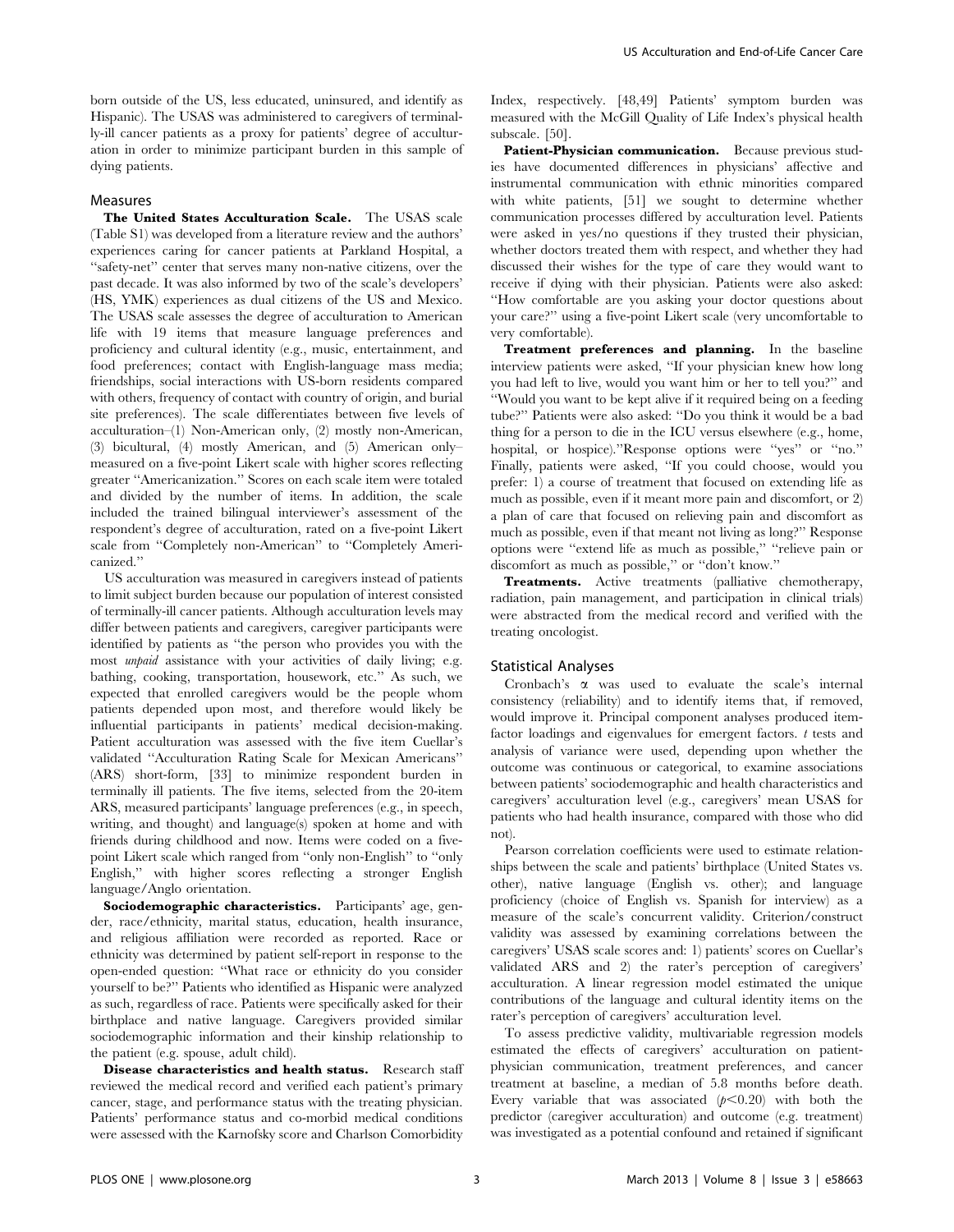$(p \le 0.05)$ . Statistical analyses were performed with SAS software (version 9.2; SAS Institute, Inc, Cary, NC).

# Results

Table 1 shows that the USAS had a high degree of internal consistency (Cronbach's  $\alpha$  = 0.98). All questions had high itemtotal correlations, except for contact with country of origin  $(r=0.27)$ , which was retained because it captured a unique behavioral measure of acculturation and did not compromise the scale's overall internal consistency. A principal components analysis of the 19-item USAS revealed a single emergent factor (eigenvalue  $= 14.22$ ) that accounted for 79.0% of the variance in the data; a review of the scree plot further confirmed the presence of a single factor (data not shown).

As shown in Table 2, patients whose caregivers had scores indicating lower acculturation levels were more likely to identify as Hispanic and Catholic, have fewer years of formal education, be uninsured, have been born outside of the US, and have lower Karnofsky scores, compared with patients with more acculturated caregivers. There were also significant differences in acculturation levels by institution; e.g., caregivers' USAS scores were significantly lower at Parkland Hospital and Simmons Comprehensive Cancer Center, compared with the Yale Cancer Center. Caregivers were highly involved in patients' care; 62% reported providing more than 80% of patients' informal care. There were no differences in the type of relationships between patients and caregivers, or the extent of informal care provided by acculturation status.

Caregivers' USAS language and cultural identity scores were closely and highly statistically significantly associated with patients' birthplace, native language, and English proficiency, as shown in Table 3. They were also closely associated with patients' scores on the Cuellar Brief Acculturation Scale  $(r=0.65$  and  $r=0.60$ ,  $p<0.0001$ , respectively), although 46.6% of cancer patients did not complete this measure, which validated our concern about administering the USAS to terminally ill patients. Caregivers' English proficiency was also closely associated with their USAS scores ( $r = 0.86$ ,  $p < 0.0001$  for full scale), and the raters' assessment of caregivers' degree of acculturation  $(r = 0.86, p \le 0.0001$  for the full scale).

Table 4 shows that items measuring caregivers' language and cultural identities were independently and highly statistically significantly associated with raters' assessments of caregivers' acculturation level. These results suggest that USAS' items measuring caregivers' cultural identity were distinct from those that measured caregivers' language preferences and proficiency, and that each uniquely contributed to independent raters' assessment of caregivers' level of US acculturation.

As shown in Table 4, patients whose caregivers had scores indicating lower acculturation levels were more likely to identify as Hispanic and Catholic, have fewer years of formal education,

# Table 1. United States acculturation scale.

|                                                                                          | <b>Correlation Analyses</b> |                                                         |                          |  |
|------------------------------------------------------------------------------------------|-----------------------------|---------------------------------------------------------|--------------------------|--|
| <b>Scale Items</b>                                                                       | <b>Item with Total</b>      | <b>Item with Rater</b><br><b>Assessment<sup>a</sup></b> | Cronbach's $\alpha$ 0.98 |  |
| Language                                                                                 |                             |                                                         |                          |  |
| What language do you speak most often? <sup>1</sup>                                      | 0.95                        | 0.90                                                    |                          |  |
| What language do you prefer speaking? <sup>1</sup>                                       | 0.95                        | 0.90                                                    |                          |  |
| What language do most of your friends speak? <sup>1</sup>                                | 0.93                        | 0.87                                                    |                          |  |
| You are most comfortable reading (newspapers, books, magazines) in <sup>1</sup>          | 0.94                        | 0.88                                                    |                          |  |
| You are most comfortable writing in <sup>1</sup>                                         | 0.94                        | 0.89                                                    |                          |  |
| You think most often in <sup>1</sup>                                                     | 0.94                        | 0.88                                                    |                          |  |
| <b>Cultural Identity</b>                                                                 |                             |                                                         |                          |  |
| The music you listen to most is in <sup>1</sup>                                          | 0.90                        | 0.84                                                    |                          |  |
| The music you enjoy most is $in1$                                                        | 0.91                        | 0.82                                                    |                          |  |
| The TV shows you watch most are in <sup>1</sup>                                          | 0.90                        | 0.83                                                    |                          |  |
| The TV shows you prefer watching most are in <sup>1</sup>                                | 0.92                        | 0.86                                                    |                          |  |
| The movies you watch most are in <sup>1</sup>                                            | 0.88                        | 0.82                                                    |                          |  |
| Your father's cultural identity was/is (country of origin) $^2$                          | 0.58                        | 0.58                                                    |                          |  |
| Your mother's cultural identity was or is (country of origin) <sup>2</sup>               | 0.72                        | 0.70                                                    |                          |  |
| Your friends while you were growing up were of _______origin <sup>2</sup>                | 0.81                        | 0.75                                                    |                          |  |
| Your family cooks/eats foods that are of ______ origin <sup>2</sup>                      | 0.82                        | 0.74                                                    |                          |  |
| Your friends now are of _______ origin <sup>2</sup>                                      | 0.88                        | 0.79                                                    |                          |  |
| You like to identify yourself as <sup>2</sup>                                            | 0.87                        | 0.83                                                    |                          |  |
| Where would you want to be buried? <sup>3</sup>                                          | 0.61                        | 0.67                                                    |                          |  |
| Your contact (letters, phone calls, emails) with country of origin has been <sup>4</sup> | 0.27                        | 0.23                                                    |                          |  |

<sup>a</sup>Dependent variable was the interviewer's evaluation of how "Americanized" the respondent was. Response options included Likert scales (scored 1–5):<br><sup>1</sup>Non-English only to English only: <sup>1</sup>Non-English only to English only;

2 Non-American to American;

 $3$ (Non-United States) country of origin vs. United States; and  $4$ >twice/yr, >4 times/yr, monthly, weekly, or daily.

doi:10.1371/journal.pone.0058663.t001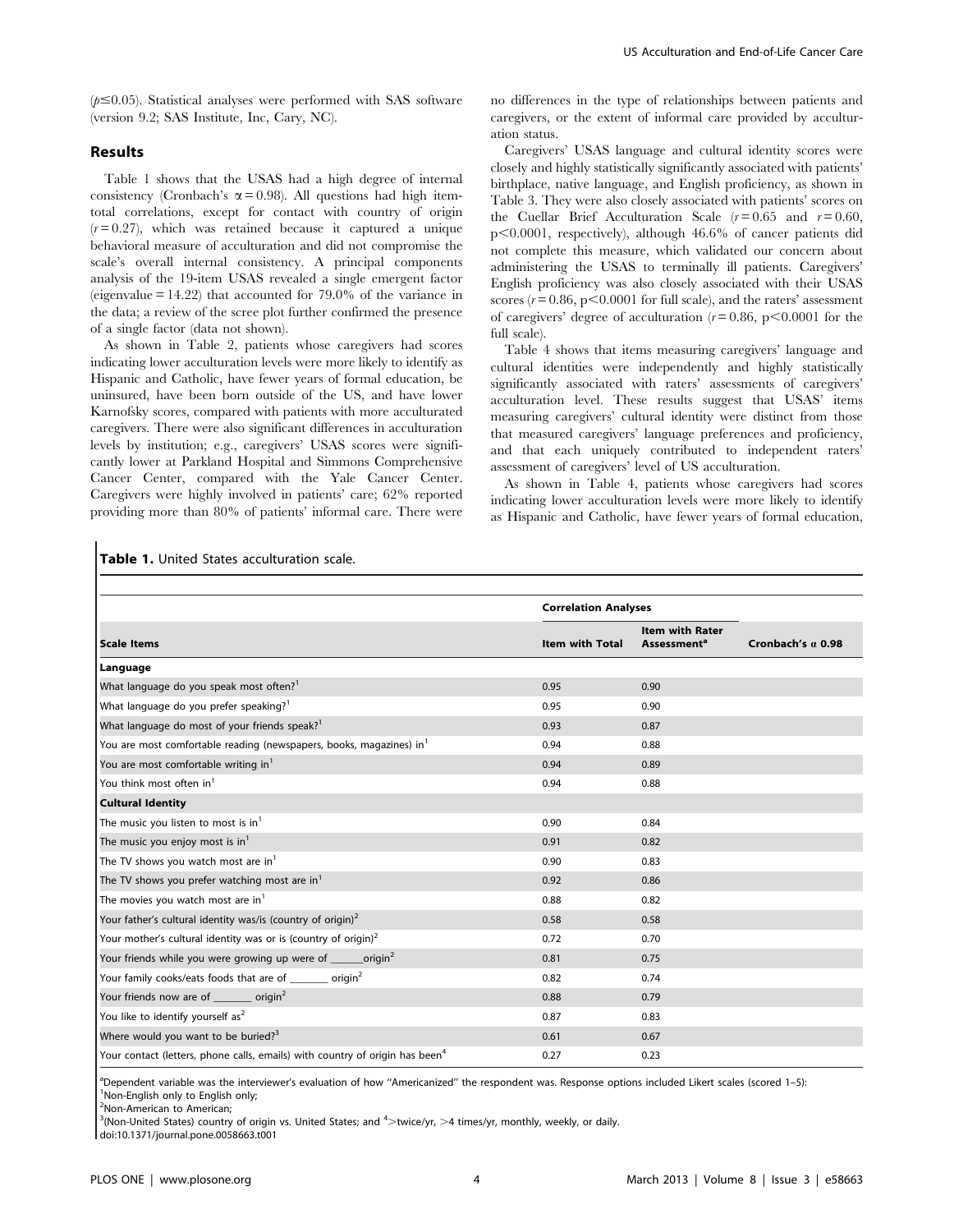Table 2. Patient characteristics by caregiver acculturation level (N = 171).

|                                            | <b>Full Sample</b> | <b>Caregiver USAS</b>       |          |
|--------------------------------------------|--------------------|-----------------------------|----------|
| <b>Patient Characteristics<sup>a</sup></b> | N (%)              | Mean (SD)                   | P-value  |
| Male                                       | 85 (52.2)          | 3.5(1.5)                    | 0.62     |
| Age, years                                 |                    |                             | 0.12     |
| $<$ 50                                     | 47 (27.5)          | 3.2(1.6)                    |          |
| $50 - 64$                                  | 62 (36.3)          | 3.6(1.4)                    |          |
| $>\!65$                                    | 54 (31.6)          | 3.8(1.2)                    |          |
| <b>Race/ethnicity</b>                      | < 0.0001           |                             |          |
| White                                      | 79 (48.5)          | 4.5(0.7)                    |          |
| <b>Black</b>                               | 8(4.9)             | 4.7(0.4)                    |          |
| Hispanic                                   | 70 (42.9)          | 2.3(1.1)                    |          |
| Other                                      | 6(3.7)             | 3.8(0.7)                    |          |
| Married                                    | 116 (72.5)         | 3.6(1.4)                    | 0.99     |
| <b>Education, years</b>                    | < 0.0001           |                             |          |
| < 8                                        | 53 (32.5)          | 2.4(1.2)                    |          |
| $8 - 12$                                   | 39 (23.9)          | 4.0(1.3)                    |          |
| >12                                        | 71 (43.6)          | 4.1(1.0)                    |          |
| <b>Health insurance</b>                    |                    |                             | < 0.0001 |
| Insured                                    | 103 (63.2)         | 4.3(0.9)                    |          |
| Uninsured                                  | 60 (35.1)          | 2.3(1.1)                    |          |
| Native language <sup>b</sup>               |                    |                             | < 0.0001 |
| English                                    | 95 (55.6)          | 4.4(0.8)                    |          |
| Non-English                                | 68 (40.0)          | 2.4(1.2)                    |          |
| <b>Nativity</b>                            |                    |                             | < 0.0001 |
| US-born                                    | 96 (56.1)          | 4.3(0.9)                    |          |
| Foreign-born                               | 67 (39.2)          | 2.4(1.3)                    |          |
| Mexico                                     | 42 (24.6)          | 1.9(0.9)                    |          |
| Central/South America                      | 10(5.9)            | 2.1(1.0)                    |          |
| Europe                                     | 9(5.3)             | 4.1(1.0)                    |          |
| South/SouthEast Asia                       | 4(2.3)             | 3.5(0.6)                    |          |
| Other                                      | 2(1.2)             | 4.4(0.7)                    |          |
| <b>Cancer type</b>                         | 0.08               |                             |          |
| <b>Breast</b>                              | 15(8.8)            | 3.5(1.3)                    |          |
| Gastrointestinal                           | 60 (35.1)          | 3.5(1.4)                    |          |
| Lung                                       | 27 (15.8)          | 4.1 (1.2)                   |          |
| Other $\mathbf c$                          | 59 (34.5)          | 3.3(1.5)                    |          |
|                                            | <b>Full Sample</b> | Caregiver USAS <sup>a</sup> |          |
| <b>Patient Characteristics</b>             | N (%)              | Mean (SD)                   | P-value  |
| Karnofsky <sup>d</sup>                     | 0.0004             |                             |          |
| $>\!\!70$                                  | 94 (55.0)          | 3.9(1.3)                    |          |
| $<$ 70 $\,$                                | 66 (38.6)          | 3.1(1.5)                    |          |
| Religion                                   | 0.0005             |                             |          |
| Catholic                                   | 90 (52.6)          | 3.2(1.4)                    |          |
| Protestant                                 | 24 (14.0)          | 4.5(0.8)                    |          |
| Other                                      | 41 (23.9)          | 3.6(1.3)                    |          |
| None                                       | 8(4.7)             | 4.2(0.9)                    |          |
| Institution                                | < 0.0001           |                             |          |
| Yale                                       | 62 (36.3)          | 4.4(1.0)                    |          |
| VA                                         | 5(2.9)             | 4.9(0.1)                    |          |
| Simmons                                    | 6(3.5)             | 3.1(0.6)                    |          |
|                                            |                    |                             |          |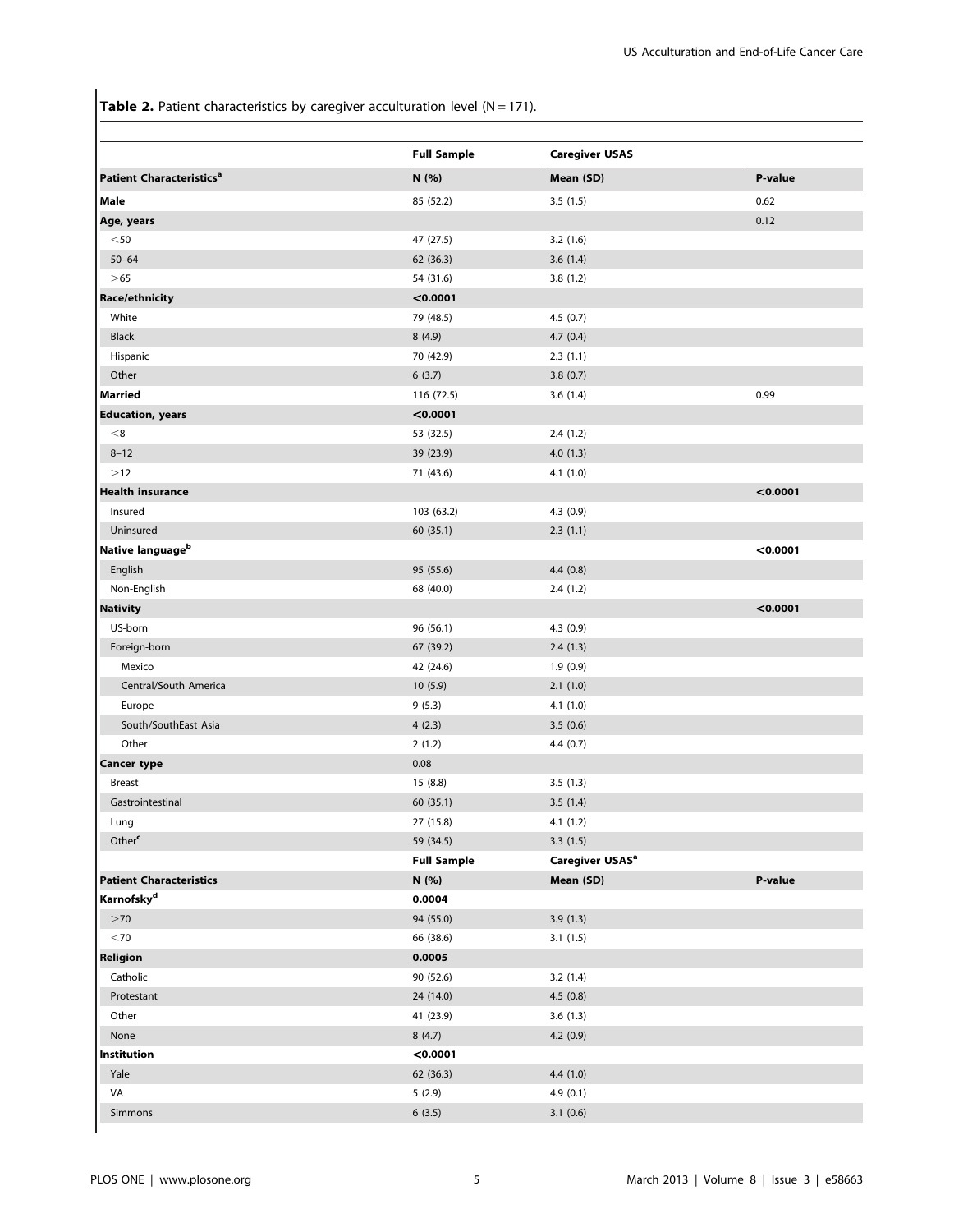#### Table 2. Cont.

|                                              | <b>Full Sample</b> | <b>Caregiver USAS</b> |         |
|----------------------------------------------|--------------------|-----------------------|---------|
| Patient Characteristics <sup>a</sup>         | N(%)               | Mean (SD)             | P-value |
| Parkland                                     | 65 (38.0)          | 2.3(1.1)              |         |
| DFCI/MGH                                     | 15(8.8)            | 4.0(0.8)              |         |
| <b>NHOH</b>                                  | 17(10.0)           | 4.2(0.7)              |         |
| <b>Caregiver relationship</b>                |                    |                       | 0.15    |
| Spouse                                       | 85 (49.7)          | 3.7(1.3)              |         |
| Adult child                                  | 31(18.1)           | 3.5(1.4)              |         |
| Other family member or friend                | 33(22.1)           | 3.1(1.4)              |         |
| Caregiver identifies as primary <sup>e</sup> | 154 (96.3)         | 3.6                   | 0.25    |
| Unpaid, informal care provided by caregiver  |                    |                       | 0.89    |
| $\geq$ 80%                                   | 101(62.7)          | 3.6(1.4)              |         |
| 41-79%                                       | 51(31.1)           | 3.6(1.4)              |         |
| ≤40                                          | 9(5.5)             | 3.2(1.4)              |         |

<sup>a</sup>Missing data: male, age, race/ethnicity, education, health insurance, native English speaker, nativity, and religion (n = 8, 4.7%); marriage (n = 11, 6.4%), cancer type  $(n = 10, 5.8\%)$ , Karnofsky score  $(n = 11, 6.4\%)$ , caregiver relationship  $(n = 22, 12.9\%)$ , caregiver identifies as primary caregiver for patient  $(n = 4)$ .

b<br>Participants were asked whether English was their native language with response options of "yes" or "no." Study participation mandated English or Spanish fluency, and interviews were conducted in English or Spanish by trained, bilingual research assistants.

Cother cancers each representing  $\leq$ 5% sample.

<sup>d</sup>Karnofsky score is a measure of functional status that is predictive of survival, where 0 is dead and 100 is perfect health. The sample median, 70, reflects an ability to care for self, but not carry on normal activity or work.

<sup>e</sup>Caregivers were asked: "Do you consider yourself to be the patient's primary caregiver, defined as a family member or friend who provides the patient with unpaid assistance with his/her activities of daily living (e.g., bathing, cooking, transportation, housework etc). Caregivers who answered "yes" are included in this category. doi:10.1371/journal.pone.0058663.t002

be uninsured, have been born outside of the US, and have lower Karnofsky scores, compared with patients with more acculturated caregivers. There were also significant differences in acculturation levels by institution; e.g., caregivers' USAS scores were significantly lower at Parkland Hospital and Simmons Comprehensive Cancer Center, compared with the Yale Cancer Center.

As shown in Table 5, every unit increase in the caregiver's USAS score was associated with a 1.3 fold increase in the cancer patient's likelihood of wanting prognostic information  $(AOR = 1.31, 95\% \text{ CI } 1.00-1.72)$  and higher odds of wanting to avoid dying in an ICU (OR = 1.36, 95% CI 1.05–1.76). Higher USAS scores were also associated with decreased odds of wanting a feeding tube to extend life  $(AOR = 0.68, 95\% \text{ CI } 0.49{\text{-}}0.99)$ . We did not detect any associations between caregivers' acculturation and measures of patients' trust in physicians, comfort asking questions about their care, or communication processes after adjustment for other confounds.

Associations between advanced cancer patients medical care and caregivers' acculturation are shown in Table 6. For every unit increase in the caregiver's USAS score, the patient's odds of participating in clinical trials doubled (OR = 2.20, 95% CI 1.28– 3.78). We investigated possible confounding influences, including native English language, educational level, patient performance status, and institution on the association between acculturation and trial participation, but did not find any evidence of confounding. Similarly, patients' odds of receiving palliative chemotherapy increased approximately 60% for every unit increase in the caregiver's acculturation level (AOR = 1.60, 95% CI 1.20–2.12).

#### Table 3. Summary of validity analyses for caregiver United States acculturation scale.

|                                               | Language  | <b>Cultural Identity</b> | <b>Full Scale</b> |  |
|-----------------------------------------------|-----------|--------------------------|-------------------|--|
| Correlation with:                             | Pearson r | Pearson r                | Pearson r         |  |
| United States birthplace (patient)            | 0.67      | 0.67                     | 0.66              |  |
| Native English speaker (patient)              | 0.73      | 0.72                     | 0.71              |  |
| Interview conducted in English (patient)      | 0.74      | 0.73                     | 0.71              |  |
| Brief Acculturation Scale (patient)           | 0.65      | 0.60                     | 0.64              |  |
| Interview conducted in English (caregiver)    | 0.78      | 0.77                     | 0.75              |  |
| Rater assessment of acculturation (caregiver) | 0.88      | 0.87                     | 0.86              |  |
|                                               |           |                          |                   |  |

All P-value<0.0001; Missing data: United States birthplace and native English speaker (patient: n = 8, 4.7%), interview conducted in English (patient and caregiver: n = 9, 5.3%), Brief Acculturation Scale (patient: n = 80, 46.6%), and rater assessment of acculturation (caregiver: n = 4, 2.3%). doi:10.1371/journal.pone.0058663.t003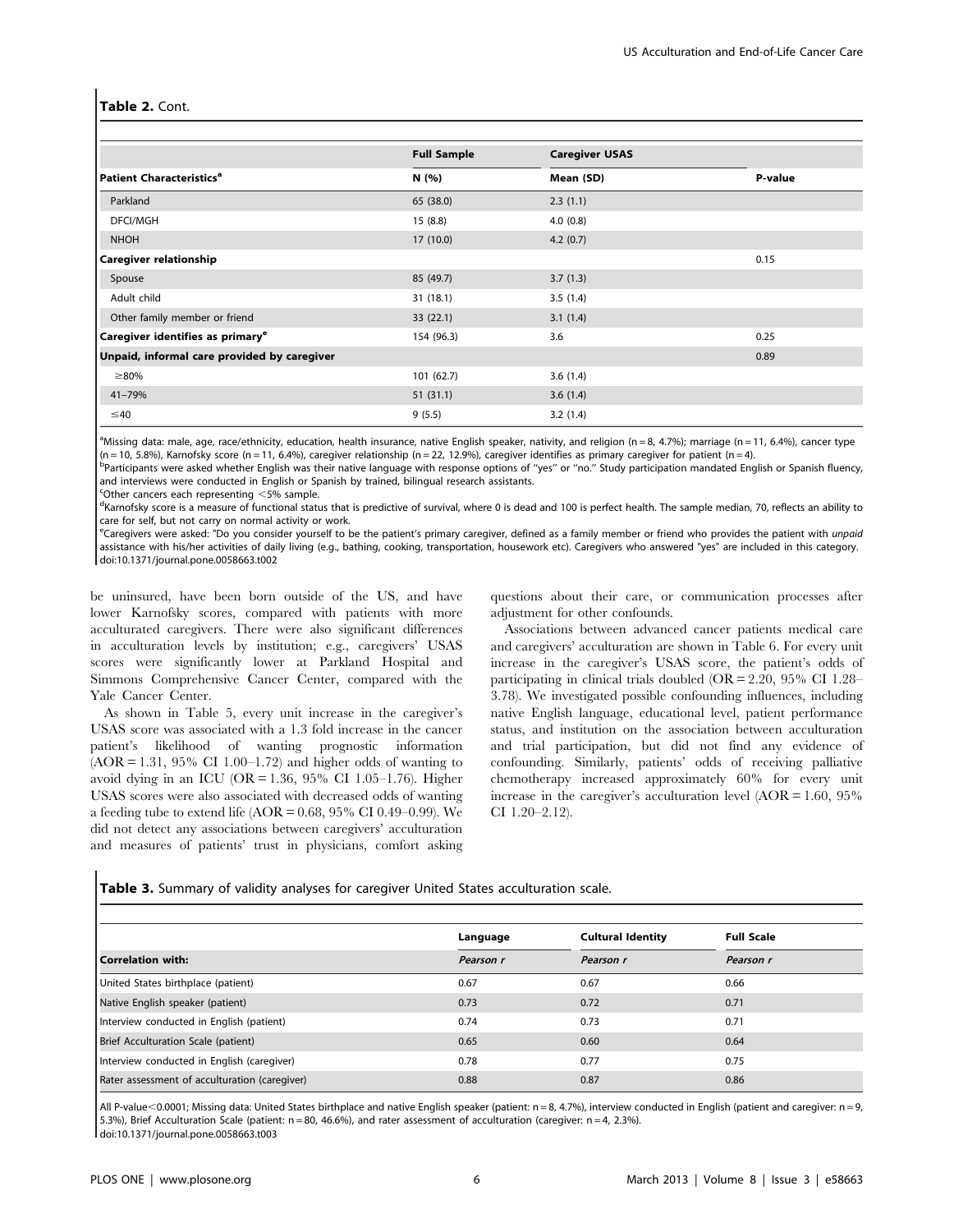Table 4. Associations between rater assessment of caregiver acculturation and language and cultural identity items.

|                          | <b>Rater Assessment of Caregiver Acculturation</b> |          |  |  |  |
|--------------------------|----------------------------------------------------|----------|--|--|--|
|                          | Standardized $\beta$<br>Coefficient <sup>a</sup>   | P-value  |  |  |  |
| Language                 | 0.57                                               | < 0.0001 |  |  |  |
| <b>Cultural Identity</b> | 0.37                                               | 0.0009   |  |  |  |

<sup>a</sup>Data are expressed as standardized coefficients that reflect the unique contribution of each predictor (language or cultural identity) on the outcome (rater's assessment of caregivers' acculturation). doi:10.1371/journal.pone.0058663.t004

#### **Discussion**

The goal of this study was to develop and validate a measure of ''Americanization'' that could be used to assess acculturation in non-US born or first generation American respondents, independent of their country of origin. Our results demonstrate that the United States Acculturation Scale (USAS) is a reliable and valid measure of ''Americanization'' in a sample of terminally-ill cancer patients and their informal caregivers from Mexico, Central and South America, Europe, and Asia.

In this study, the USAS was closely associated with USbirthplace, English proficiency, and a trained rater's evaluation of the respondent's degree of Americanization, each of which provides evidence of the USAS' criterion validity. Our analyses also demonstrate the predictive validity of the USAS which was associated with terminally ill cancer patients' desire for prognostic information, end-of-life care preferences, and medical care. In particular, scores indicating greater acculturation are associated with increased odds of patients participating in clinical trials and receiving palliative chemotherapy, compared with scores indicating lower acculturation levels.

We found that advanced cancer patients' preferences for information and specific end-of-life treatments varied by caregivers' acculturation level. Specifically, patients with more acculturated caregivers were more likely to want prognostic information, compared to those with less acculturated caregivers, but were not more likely to have discussed their end-of-life wishes with a physician. Previous studies have documented an association between US acculturation and positive attitudes towards prognostic disclosure within Mexican-American and Japanese cultures. [43,52,53] Interestingly, we also did not observe any differences in patients' comfort asking physicians' questions about their medical care by caregivers' acculturation level. Patients with more acculturated caregivers were also less likely to want a feeding tube to extend life or to die in an intensive care unit, compared with those with less acculturated caregivers. This is not surprising given that cultural attitudes likely influence how people understand their illness and therefore the medical choices made at the end-of-life. [54] Our finding that patients with less acculturated caregivers were more likely to prefer feeding tubes at the end-oflife may be a reflection of cultural norms, beliefs and values placed on the provision of food and nutrition by members of many ethnic/racial minority groups. [36,55].

Other researchers have argued that English language proficiency predicts health care usage more than acculturation. [27] In this study, language did not explain the effect of acculturation on

Table 5. Associations between Caregiver Acculturation and Patient-Physician Communication and Patients' Treatment Preferences  $(N = 171)$ .

| <b>Outcome Measure:</b>                            |     | <b>Full Sample</b> | <b>Caregiver USAS Score</b> |                           |            |                   |
|----------------------------------------------------|-----|--------------------|-----------------------------|---------------------------|------------|-------------------|
| <b>Patient Communication and Preferences</b>       | N   | $\%$               | <b>OR</b>                   | (95% CI)                  | <b>AOR</b> | (95% CI)          |
| <b>Patient-Physician Communication</b>             |     |                    |                             |                           |            |                   |
| Treated with respect <sup>a</sup>                  | 162 | 94.7               | $a^a$                       | $-$ <sup>a</sup>          | a          | $a^a$             |
| Comfort asking questions about care <sup>b</sup>   | 123 | 71.9               | 1.57                        | $(1.21 - 2.03)$ ***       | 1.23       | $(0.87 - 1.73)$   |
| End-of-life discussion with physician <sup>c</sup> | 38  | 22.2               | 0.82                        | $(0.63 - 1.06)$           | 0.97       | $(0.71 - 1.31)$   |
| <b>Treatment Preferences</b>                       |     |                    |                             |                           |            |                   |
| Prognostic information <sup>d</sup>                | 113 | 66.1               | 1.36                        | $(1.06 - 1.74)$ **        | 1.31       | $(1.00 - 1.72)^*$ |
| Life-extending care over comfort <sup>e</sup>      | 47  | 27.5               | 1.13                        | $(0.86 - 1.48)$           | 1.16       | $(0.85 - 1.57)$   |
| Avoid death in intensive care unit <sup>f</sup>    | 53  | 31.0               | 1.36                        | $(1.05 - 1.76)^*$         | 1.36       | $(1.05 - 1.76)^*$ |
| Feeding tube to extend life <sup>9</sup>           | 55  | 32.2               | 0.80                        | $(0.64 - 1.02)^{\dagger}$ | 0.68       | $(0.49 - 0.99)^*$ |

 ${\dagger}_{\mathrm{p}}$   $\leq$  0.10.

 $*$ <sub>p</sub> $\leq$ 0.01

 $***p \leq 0.001$ .

Logistic regression models examined associations between acculturation and patient-physician relationships, treatment preferences, terminal illness acceptance, and advance care planning. Every variable that was associated ( $p$ <0.20) with both the predictor and outcome (e.g., age, ethnicity, education, health insurance, native English language, nativity, cancer type, performance status, religion, institution, survival, and caregiver relationship) was investigated as a potential confounder and retained if significant at a level of  $p<$  0.05. Models adjusted for:

a<br>estimate for measures examining respect and trust in physicians (latter not shown) could not be calculated due to near uniform response (yes), <sup>b</sup>Foreign born,

c performance status,

d<sub>spousal</sub> caregiver,

e performance status.

 $f$ no variables met significance (p $\leq$ 0.05), and <sup>g</sup> age.

Missing data: treated with respect, comfort asking questions (n = 8, 4.7%); end of life discussion (n = 9, 5.3%); prognostic information (n = 12, 7.0%); life-extending care over comfort (n = 29, 17.0%); avoid death in intensive care unit (n = 14, 8.2%); and feeding tube to extend life (n = 13, 7.6%). doi:10.1371/journal.pone.0058663.t005

 $*<sub>D</sub> \le 0.05$ .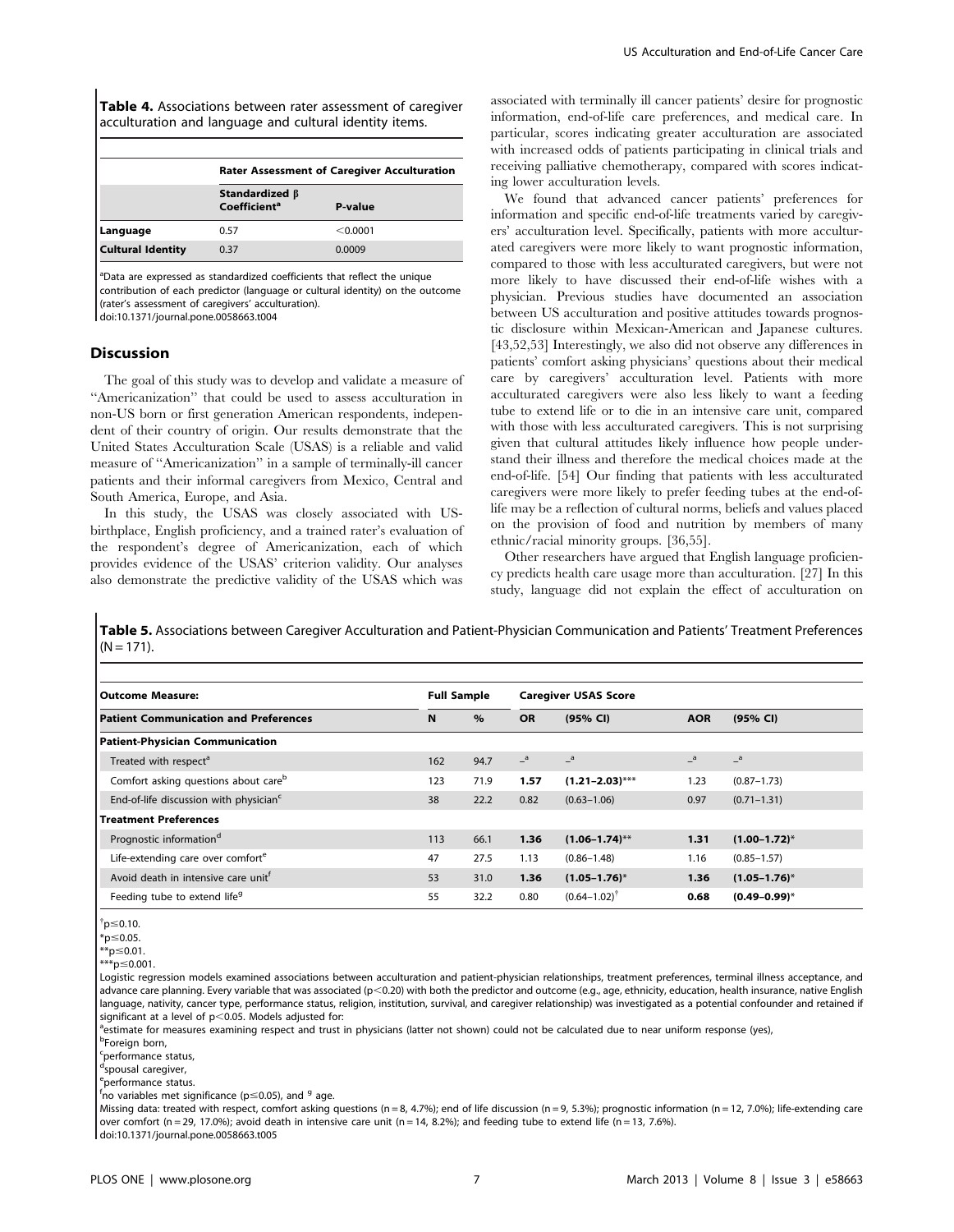**Table 6.** Associations between Caregiver Acculturation and Patient Medical Care ( $N = 171$ ).

| Outcome Measure:                         | <b>Full Sample</b> |      | <b>Caregiver USAS Score</b> |                     |            |                    |
|------------------------------------------|--------------------|------|-----------------------------|---------------------|------------|--------------------|
| <b>Patients' Medical Care</b>            | N                  | %    | <b>OR</b>                   | (95% CI)            | <b>AOR</b> | (95% CI)           |
| Clinical trial <sup>a</sup>              | 22                 | 12.9 | 2.20                        | $(1.28 - 3.78)$ **  | 2.20       | $(1.28 - 3.78)$ ** |
| Palliative chemotherapy <sup>b</sup>     | 97                 | 56.7 | 1.39                        | $(1.11 - 1.75)$ **  | 1.59       | $(1.20 - 2.12)$ ** |
| Pain management exclusively <sup>c</sup> | 53                 | 31.0 | 0.62                        | $(0.49 - 0.80)$ *** | 0.75       | $(0.53 - 1.07)$    |

 $*$ <sub>p</sub> $\leq$ 0.01.

\*\*\*p≤0.001.

Logistic regression models examined associations between acculturation and patient-physician relationships, treatment preferences, terminal illness acceptance, and advance care planning. Every variable that was associated (p<0.20) with both the predictor and outcome (e.g., age, ethnicity, education, health insurance, native English language, nativity, cancer type, performance status, religion, institution, survival, and caregiver relationship) was investigated as a potential confound and retained if significant at a level of  $p<$  0.05. Models adjusted for:

 $n$ o variables met significance (p  $\leq$  0.05) criteria for adjustment,

<sup>b</sup>age and cancer type, and <sup>c</sup> spousal caregiver.

Missing data: clinical trial (n = 17, 9.9%), palliative chemotherapy (n = 14, 8.2%), and pain management (n = 16, 9.4%).

doi:10.1371/journal.pone.0058663.t006

terminally ill cancer patients' treatment preferences or end-of-life medical care. Language alone does not appear to capture the broader, more complex cognitive, emotional, and behavioral components of acculturation. This finding has important implications for intervention development because it suggests that direct translations of clinical materials (e.g., chemotherapy consent forms or educational materials) may be less effective than carefully crafted documents that address these issues within a larger cultural context that accounts for patients' and caregivers' degree of US acculturation. It also suggests that that increasing access to patient navigators who can act as cultural brokers may be a more promising approach for creating more culturally sensitive cancer care than would the use of medical interpreters. We believe an important conclusion of this study is that acculturation as a construct involves more than simply a recognition of linguistic differences, and cultural competence requires more than bilinguistic proficiency.

Racial and ethnic disparities in clinical trial participation have been reported previously, [56,57] [7,58,59] but this is the first study, to our knowledge, to demonstrate that acculturation levels may influence advanced cancer patients' enrollment in investigational trials and receipt of palliative chemotherapy. Several factors might explain this association. More acculturated patients may have greater access to institutions offering clinical trials, greater inherent trust in Western medicine, a higher likelihood of being referred for trials within institutions due to physicians' biases, [60,61] more experience navigating complex health care systems, and/or fewer logistical barriers (e.g., language difficulties complicating recruitment, travel, childcare responsibilities, inflexible work-hours). Similarly, less acculturated may have more difficulty understanding the rationale for non-curative chemotherapy or obtaining treatment. Future studies should examine the effects of acculturation on trial participation and use of non-curative chemotherapy in larger samples within institutions where clinical trials and patient navigators are readily available to determine the patient and provider factors that may mediate or moderate the effect of acculturation on cancer care at the end-of-life.

This study has several limitations. Although the study recruited participants from six different institutions, the sample size was small, less acculturated participants were predominantly recruited from Parkland Hospital, and the study eligibility criteria required that participants speak Spanish or English, which may limit the

generalizability of our results outside of these populations. In addition, respondents were asked to self-report a single race/ethnic status, leaving uncertain the race of respondents who reported being Hispanic. We also used caregiver proxies to measure patients' US acculturation status in order to limit subject burden because our population of interest consisted of terminally-ill cancer patients; although indirect, enrolled caregivers were highly involved in patients' care (both by patient and caregiver report), and therefore were likely to be involved in medical decisionmaking. In addition, caregivers' acculturation scores were highly correlated with patients' scores on the Cuellar Brief Acculturation Scale, suggesting that they were reasonable proxies. Finally, the cross-sectional design of our study does not allow us to evaluate causality. Future studies should directly examine how the degree of ''Americanization'' influences patients' understanding of their illness, communication with physicians, medical choices, and endof-life care in larger, more ethnically diverse samples over time.

Our study describes a new multi-dimensional measure of acculturation which predicts advanced cancer patients' end-of-life preferences, planning, and care. The provision of culturally sensitive care is likely to become an increasingly important issue as the Health Care Reform Act extends access to over 30 million previously uninsured Americans, many of whom will be immigrants. Given the associations between acculturation and end-oflife medical decision-making, our results suggest that health care providers should be attentive not only to the cultural differences embedded in racial and ethnic groups, but also to what extent patients and their families have become ''Americanized.''

# Supporting Information

#### Table S1 United States acculturation scale. (DOCX)

# Author Contributions

Conceived and designed the experiments: AW HS Y. Kupersztoch MEP Y. Kim IK FM RJ JM LR AB HP. Performed the experiments: AW HS Y Kupersztoch MEP Y Kim IK FM RJ JM LR AB HP. Analyzed the data: AW HS Y. Kupersztoch MEP Y. Kim IK FM RJ JM LR AB HP. Wrote the paper: AW HS Y. Kupersztoch MEP Y. Kim IK FM RJ JM LR AB HP.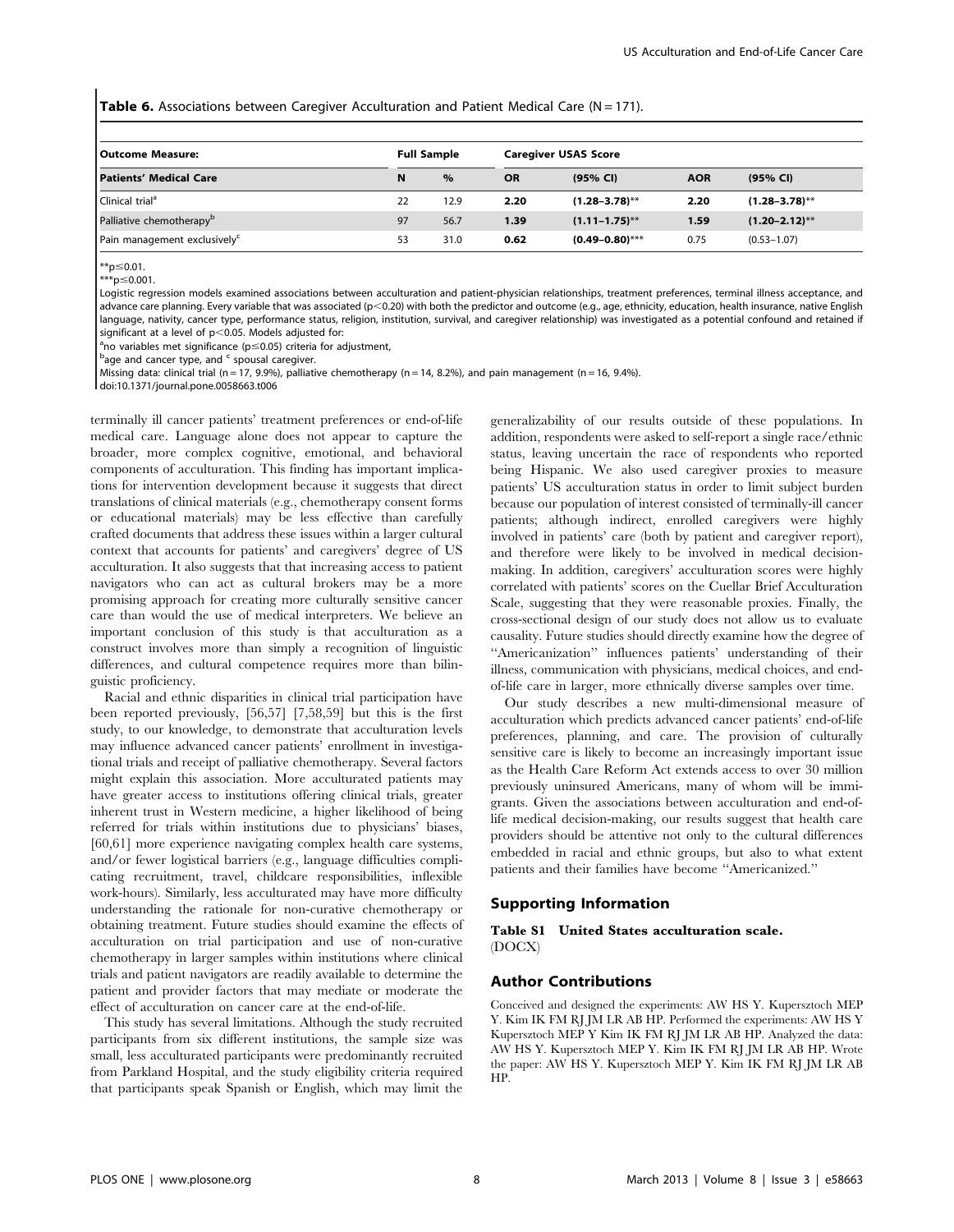# References

- 1. Equity OoMHaH (2012) Racial and Ethnic Minority Populations. Minority Health. Centers for Disease Control and Prevention website. Available: http:// www.cdc.gov/minorityhealth/populations/remp.html: Accessed 2013 February 9.
- 2. Grieco EM (2010) Race and Hispanic origin of the foreign-born population in the United States: 2007. American Community Survey Reports. US Department of Commerce, Economics and Statistic Administration, US Census Bureau website. Available: http://www.census.gov/prod/2010pubs/acs-11.pdf:. Accessed 2013 February 9.
- 3. Shi L, Lebrun LA, Zhu J, Tsai J (2011) Cancer screening among racial/ethnic and insurance groups in the United States: a comparison of disparities in 2000 and 2008. J Health Care Poor Underserved 22: 945–961.
- 4. Abraido-Lanza AF, Chao MT, Gammon MD (2004) Breast and cervical cancer screening among Latinas and non-Latina whites. Am J Public Health 94: 1393– 1398.
- 5. Hoffman HJ, LaVerda NL, Levine PH, Young HA, Alexander LM, et al. (2011) Having health insurance does not eliminate race/ethnicity-associated delays in breast cancer diagnosis in the District of Columbia. Cancer 117: 3824–3832.
- 6. Kouri EM, He Y, Winer EP, Keating NL (2010) Influence of birthplace on breast cancer diagnosis and treatment for Hispanic women. Breast Cancer Res Treat 121: 743–751.
- 7. Clegg LX, Li FP, Hankey BF, Chu K, Edwards BK (2002) Cancer survival among US whites and minorities: a SEER (Surveillance, Epidemiology, and End Results) Program population-based study. Arch Intern Med 162: 1985–1993.
- 8. Ward E, Jemal A, Cokkinides V, Singh GK, Cardinez C, et al. (2004) Cancer disparities by race/ethnicity and socioeconomic status. CA Cancer J Clin 54: 78–93.
- 9. Bach PB, Schrag D, Brawley OW, Galaznik A, Yakren S, et al. (2002) Survival of blacks and whites after a cancer diagnosis. JAMA 287: 2106–2113.
- 10. Lin SS, Clarke CA, Prehn AW, Glaser SL, West DW, et al. (2002) Survival differences among Asian subpopulations in the United States after prostate, colorectal, breast, and cervical carcinomas. Cancer 94: 1175–1182.
- 11. Cykert S, Dilworth-Anderson P, Monroe MH, Walker P, McGuire FR, et al. (2010) Factors associated with decisions to undergo surgery among patients with newly diagnosed early-stage lung cancer. JAMA 303: 2368–2376.
- 12. Bach PB, Cramer LD, Warren JL, Begg CB (1999) Racial differences in the treatment of early-stage lung cancer. N Engl J Med 341: 1198–1205.
- 13. Freedman RA, He Y, Winer EP, Keating NL (2009) Trends in racial and age disparities in definitive local therapy of early-stage breast cancer. J Clin Oncol 27: 713–719.
- 14. Hanchate A, Kronman AC, Young-Xu Y, Ash AS, Emanuel E (2009) Racial and ethnic differences in end-of-life costs: why do minorities cost more than whites? Arch Intern Med 169: 493–501.
- 15. Lackan NA, Eschbach K, Stimpson JP, Freeman JL, Goodwin JS (2009) Ethnic differences in in-hospital place of death among older adults in California: effects of individual and contextual characteristics and medical resource supply. Med Care 47: 138–145.
- 16. Braun UK, McCullough LB, Beyth RJ, Wray NP, Kunik ME, et al. (2008) Racial and ethnic differences in the treatment of seriously ill patients: a comparison of African-American, Caucasian and Hispanic veterans. J Natl Med Assoc 100: 1041–1051.
- 17. Cohen LL (2008) Racial/ethnic disparities in hospice care: a systematic review. J Palliat Med 11: 763–768.
- 18. Thornton JD, Pham K, Engelberg RA, Jackson JC, Curtis JR (2009) Families with limited English proficiency receive less information and support in interpreted intensive care unit family conferences. Crit Care Med 37: 89–95.
- 19. Butow PN, Goldstein D, Bell ML, Sze M, Aldridge LJ, et al. (2011) Interpretation in consultations with immigrant patients with cancer: how accurate is it? J Clin Oncol 29: 2801–2807.
- 20. Schenker Y, Wang F, Selig SJ, Ng R, Fernandez A (2007) The impact of language barriers on documentation of informed consent at a hospital with onsite interpreter services. J Gen Intern Med 22 Suppl 2: 294–299.
- 21. Sudore RL, Yaffe K, Satterfield S, Harris TB, Mehta KM, et al. (2006) Limited literacy and mortality in the elderly: the health, aging, and body composition study. J Gen Intern Med 21: 806–812.
- 22. Butow PN, Sze M, Dugal-Beri P, Mikhail M, Eisenbruch M, et al. (2010) From inside the bubble: migrants' perceptions of communication with the cancer team. Support Care Cancer 19: 281–290.
- 23. Willems S, De Maesschalck S, Deveugele M, Derese A, De Maeseneer J (2005) Socio-economic status of the patient and doctor-patient communication: does it make a difference? Patient Educ Couns 56: 139–146.
- 24. Gordon HS, Street RL Jr, Sharf BF, Souchek J (2006) Racial differences in doctors' information-giving and patients' participation. Cancer 107: 1313–1320.
- 25. Ortega AN, Fang H, Perez VH, Rizzo JA, Carter-Pokras O, et al. (2007) Health care access, use of services, and experiences among undocumented Mexicans and other Latinos. Arch Intern Med 167: 2354–2360.
- 26. Derose KP, Bahney BW, Lurie N, Escarce JJ (2009) Review: immigrants and health care access, quality, and cost. Med Care Res Rev 66: 355–408.
- 27. Solis JM, Marks G, Garcia M, Shelton D (1990) Acculturation, access to care, and use of preventive services by Hispanics: findings from HHANES 1982–84. Am J Public Health 80 Suppl: 11–19.
- 28. Smith AK, Sudore RL, Perez-Stable EJ (2009) Palliative care for Latino patients and their families: whenever we prayed, she wept. JAMA 301: 1047–1057, E1041.
- 29. Fernandez A, Schillinger D, Grumbach K, Rosenthal A, Stewart AL, et al. (2004) Physician language ability and cultural competence. An exploratory study of communication with Spanish-speaking patients. J Gen Intern Med 19: 167– 174.
- 30. Smith AK, McCarthy EP, Paulk E, Balboni TA, Maciejewski PK, et al. (2008) Racial and ethnic differences in advance care planning among patients with cancer: impact of terminal illness acknowledgment, religiousness, and treatment preferences. J Clin Oncol 26: 4131–4137.
- 31. Morrison RS, Zayas LH, Mulvihill M, Baskin SA, Meier DE (1998) Barriers to completion of health care proxies: an examination of ethnic differences. Arch Intern Med 158: 2493–2497.
- 32. Phipps E, True G, Harris D, Chong U, Tester W, et al. (2003) Approaching the end of life: attitudes, preferences, and behaviors of African-American and white patients and their family caregivers. J Clin Oncol 21: 549–554.
- 33. Cuéllar I AB, Maldonado R (1995) Acculturation rating scale for Mexican Americans-II: a revision of the original ARMSA scale. Hispanic J Behav Sci 17: 275–304.
- 34. Lara M, Gamboa C, Kahramanian MI, Morales LS, Bautista DE (2005) Acculturation and Latino health in the United States: a review of the literature and its sociopolitical context. Annu Rev Public Health 26: 367–397.
- 35. Nielsen SS, He Y, Ayanian JZ, Gomez SL, Kahn KL, et al. (2010) Quality of cancer care among foreign-born and US-born patients with lung or colorectal cancer. Cancer 116: 5497–5506.
- 36. DeSanto-Madeya S, Nilsson M, Loggers ET, Paulk E, Stieglitz H, et al. (2009) Associations between United States acculturation and the end-of-life experience of caregivers of patients with advanced cancer. J Palliat Med 12: 1143–1149.
- 37. Marin G GR (1996) A new measurement of acculturation for Hispanics: the bidimensional acculturation scale (BAS) for Hispanics. Hispanic J Behav Sci 18: 297–316.
- 38. Marin G SF, Marin BV, Otero-Sabogal R, Perez-Stable EJ (1987) Development of a short acculturation scale for Hispanics. Hispanic J Behav Sci 9: 183–205.
- 39. Deyo RA, Diehl AK, Hazuda H, Stern MP (1985) A simple language-based acculturation scale for Mexican Americans: validation and application to health care research. Am J Public Health 75: 51–55.
- 40. Cortes DE, Deren S, Andia J, Colon H, Robles R, et al. (2003) The use of the Puerto Rican Biculturality Scale with Puerto Rican drug users in New York and Puerto Rico. J Psychoactive Drugs 35: 197–207.
- Kazdaglis GA, Arnaoutoglou C, Karypidis D, Memekidou G, Spanos G, et al. (2010) Disclosing the truth to terminal cancer patients: a discussion of ethical and cultural issues. East Mediterr Health J 16: 442–447.
- 42. Brusamolino E, Surbone A (1997) Telling the truth to the patient with cancer. A cross-cultural dialogue. Ann N Y Acad Sci 809: 411–421.
- 43. Blackhall LJ, Frank G, Murphy ST, Michel V, Palmer JM, et al. (1999) Ethnicity
- and attitudes towards life sustaining technology. Soc Sci Med 48: 1779–1789. 44. Blackhall LJ, Murphy ST, Frank G, Michel V, Azen S (1995) Ethnicity and attitudes toward patient autonomy. JAMA 274: 820–825.
- 45. Wright AA, Keating NL, Balboni TA, Matulonis UA, Block SD, et al. (2010) Place of death: correlations with quality of life of patients with cancer and predictors of bereaved caregivers' mental health. J Clin Oncol 28: 4457–4464.
- 46. Loggers ET, Maciejewski PK, Paulk E, DeSanto-Madeya S, Nilsson M, et al. (2009) Racial differences in predictors of intensive end-of-life care in patients with advanced cancer. J Clin Oncol 27: 5559–5564.
- 47. Mack JW, Paulk ME, Viswanath K, Prigerson HG (2010) Racial disparities in the outcomes of communication on medical care received near death. Arch Intern Med 170: 1533–1540.
- 48. Karnofsky DA (1968) Determining the extent of the cancer and clinical planning for cure. Cancer 22: 730–734.
- 49. Charlson ME, Pompei P, Ales KL, MacKenzie CR (1987) A new method of classifying prognostic comorbidity in longitudinal studies: development and validation. J Chronic Dis 40: 373–383.
- 50. Cohen SR, Mount BM, Bruera E, Provost M, Rowe J, et al. (1997) Validity of the McGill Quality of Life Questionnaire in the palliative care setting: a multicentre Canadian study demonstrating the importance of the existential domain. Palliat Med 11: 3–20.
- 51. Schouten BC, Meeuwesen L (2006) Cultural differences in medical communication: a review of the literature. Patient Educ Couns 64: 21–34.
- 52. Matsumura S, Bito S, Liu H, Kahn K, Fukuhara S, et al. (2002) Acculturation of attitudes toward end-of-life care: a cross-cultural survey of Japanese Americans and Japanese. J Gen Intern Med 17: 531–539.
- 53. Blackhall LJ, Frank G, Murphy S, Michel V (2001) Bioethics in a different tongue: the case of truth-telling. J Urban Health 78: 59–71.
- 54. Kagawa-Singer M, Blackhall LJ (2001) Negotiating cross-cultural issues at the end of life: ''You got to go where he lives''. JAMA 286: 2993–3001.
- 55. Gessert CE, Curry NM, Robinson A (2001) Ethnicity and end-of-life care: the use of feeding tubes. Ethn Dis 11: 97–106.
- 56. Medicine Io (1999) The Unequal Burden of Cancer: An Assessment of NIH Research and Programs for Ethnic Minorities and the Medically Underserved. Washington, DC, USA: National Academy Press.